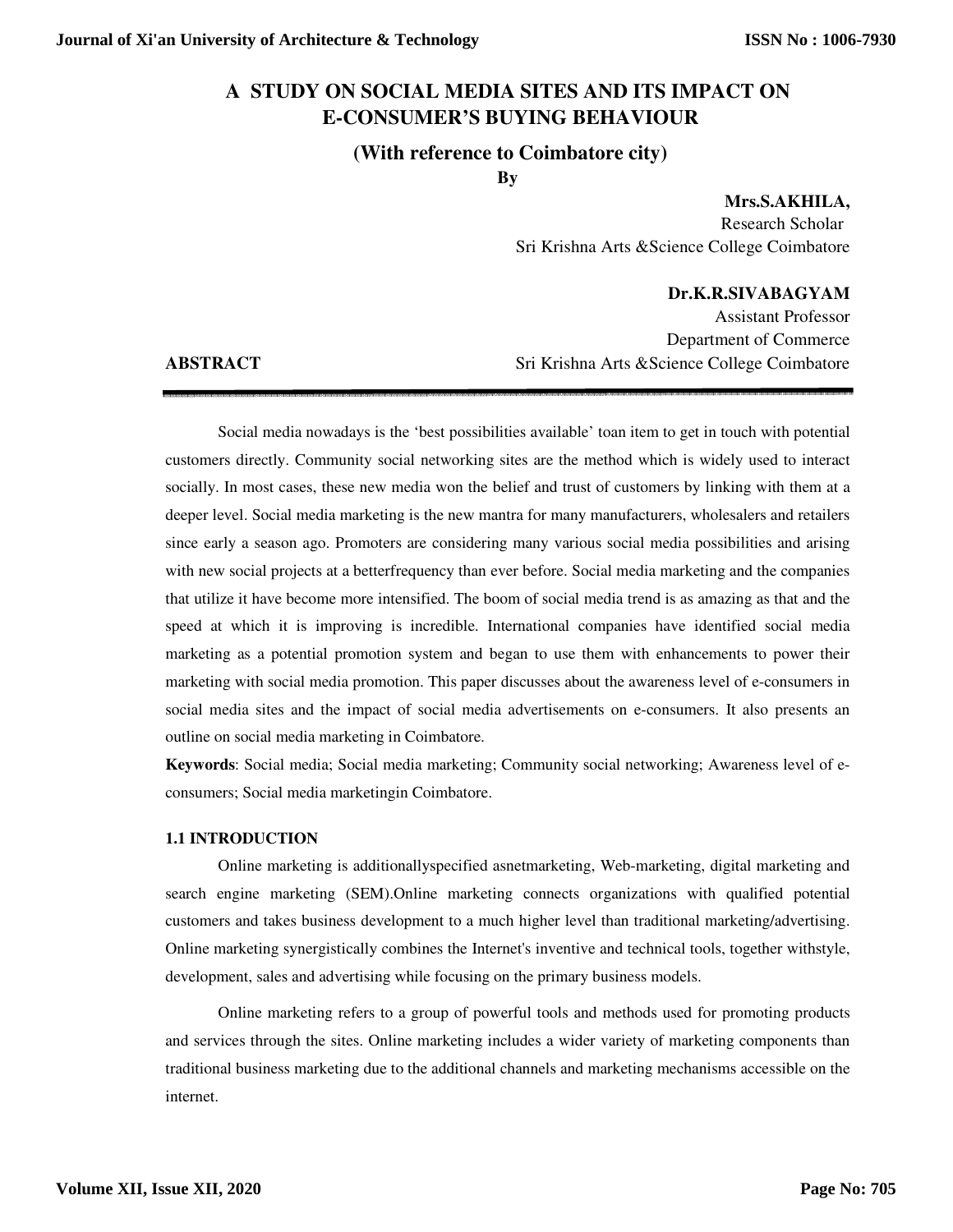Today, the Internet is the premium source for promoting any type of business. There has been a speedy rise in the number of internet users since last few years. Thus Internet is that the lucrative place to stimulate the business.

## **1.2 REVIEW OF LITERATURE**

A review of literature helps the researchers to have a first-hand knowledge about the parallel work done by others. In order to have a comprehensive understanding of the proposed study, the following research studies have been reviewed.

**Ozment and Morash (1994)<sup>1</sup>** revealed that delivering quality in services has been shown to be an important strategy for marketers who are typing to differentiate their service offering by establishing customer value and satisfying customer needs.

**Rice** (1997)<sup>2</sup> surveyed visitors to 87 websites to determine factors that would induce them to revisit. His measures enclosed smart content/ information which were the important driver of revisit, and enjoyable experience on the first visit which was the second most important driver.

Dabholkar et al. (2000)<sup>3</sup> showed that the majority of customers surveyed were dissatisfied with recovery attempts in web-marketing. This dissatisfaction affected intention to repertoire a company's website. Recovery measures are extremely important with online service quality because consumers are just one click away from switching to another e-retailer.

**Mishra, Sita (2010)<sup>4</sup>**within the topic "Participation of Youth in Social Networking Sites in India" says that social networking sites became a real force to be reckoned with on the online . This latest trend has caught on in an exceedingly massive means the world over. Relatively new in India, this development has been a direct hit particularly with the Indian youth.

**Vinita Srivastava (2012)<sup>5</sup>** in her study 'A Study on the Effectiveness of Internet Advertisements' concluded that internet has experienced tremendous growth as a communication medium which has led to the creation of a global online market place for business and consumers. The study also confirms that consumer perceives the internet advertisements to be reliable and they compare it from other sources also.

-

<sup>&</sup>lt;sup>1</sup>Ozmen, J., and Morash, E.A. (1994). "The Augmented service offering for perceived and actualservice quality". Journal of the Academy of Marketing Science. 4(22), 352-363<sup>1</sup>

<sup>2</sup> Rice, M. (1997). "What makes users revisit a website?". Marketing News. 31(6), 12-13. Roger, Everest, M. (1995). "Diffusion of innovations". 4th ed., New York: Free Press.

<sup>3</sup> Dabholkar, Pratibha, A.C., David Shepherd and Dayle I. Thorpe. (2000). "A comprehensive framework for service quality: An investigation of critical conceptual and measurement issues through a longihidinel study," Journal of Retailing, 76(2), 139-173.

<sup>4</sup> Mishra, Sita (2010) in the topic "Participation of Youth in Social Networking Sites in India" from "International Journal of Business Innovation and Research", Volume. 4, No. 4; pp 358-375

<sup>5</sup> Vinita Srivastava (2012), 'A Study on the Effectiveness of Internet Advertisements' Indian Journal of Marketing, pg 37-46.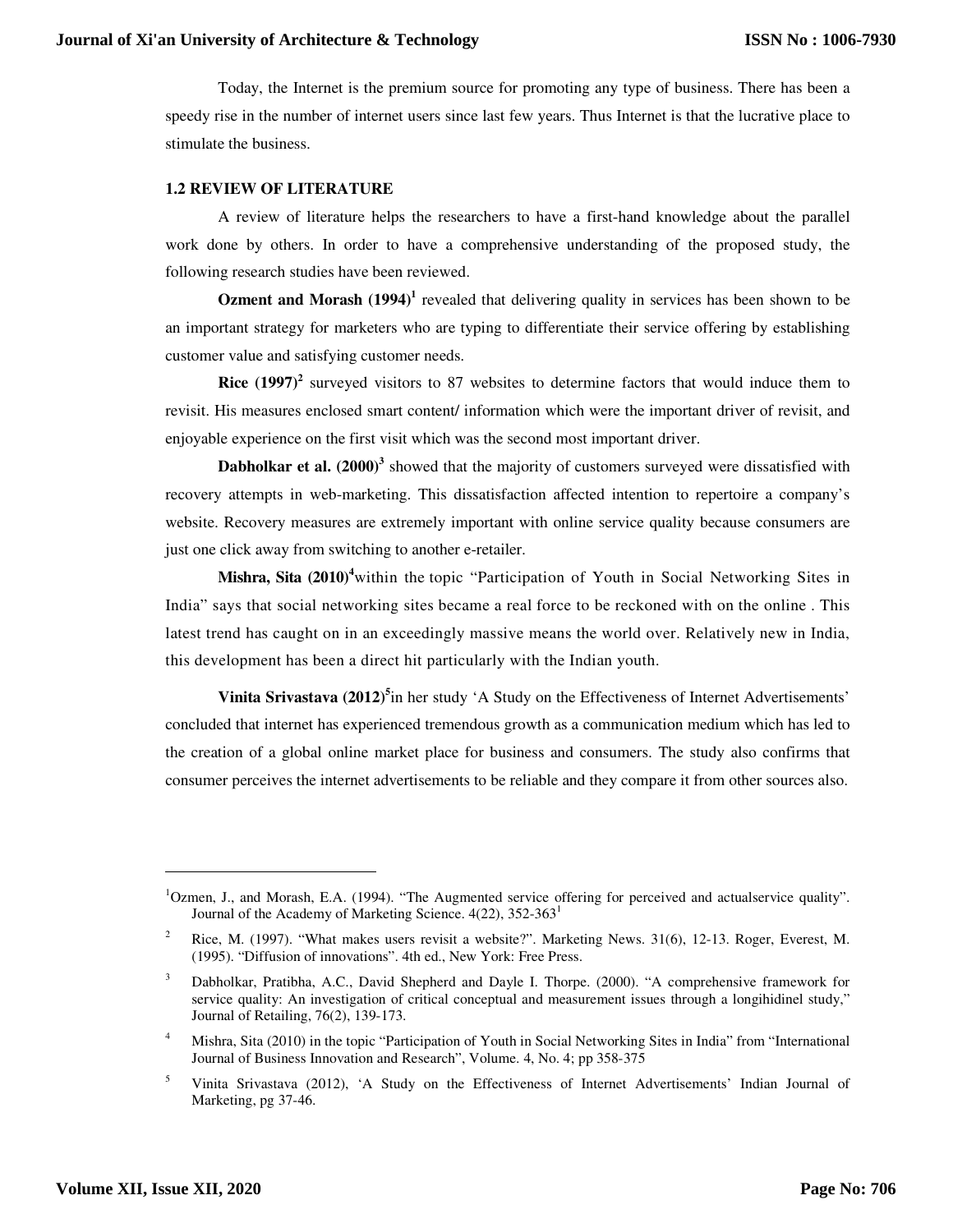**Christina Chung and Alexander Muk(2017)<sup>6</sup>** in their study 'Online shopper's Social Media Usage and Shopping Behaviour" concluded that active interaction and useful information on social media create positive perception towards products messages in Social media websites. Providing proper responses to the consumers and the instant feedback given by the online shoppers is a key to Social Media Channel.

# **1.3 STATEMENT OF THE PROBLEM**

Modern globe, nowadays, has millions of people online having potential to be customers for a product or services offered by a company. It is very important for an online retailer to know what kind of things and strategies help to increase sales in this fierce competition in market with high expectation of online consumers. The study shows that the sites that perform best in customer experience have a big advantage in driving online sales. Since online shopping is that the new medium of shopping with new demands of consumers, it's vital to understand about their behaviour, understand their requirement to analyse their needs to enhance performance and attract more customers. Consumer behaviour in online shopping is varied from traditional shopping; both include social, cultural, personal, and psychological factors. Traditional shopping is much more influenced by the above factors as compared to online shopping. Hence, it is necessary to study the behaviour of the consumers through social media sites which authorise them to transmit their purchase decisions/e-marketing/preferences as they like.

# **1.4 OBJECTIVES OF THE STUDY**

Based on the statement of the problem, the researcher has framed the following objectives.

- 1. To study the level of awareness ofe-consumersabout social media sites.
- 2. To examine the impact of social media sites on e-consumers purchasing behavior.

# **1.5 METHOD OF DATA COLLECTION**

Primary data is collected through a structured questionnaire prepared based on the objectives of study. Questions are framed on the basis of descriptive format. Face to face interview also conducted in order to improve data efficiency.

# **1.6 TECHNIQUE OF DATA COLLECTION**

Collection was done using random sampling. In the first phase all respondents were briefed about how to fill up the questionnaire in the scale. The questionnaires were distributed to respondents. Filled questionnaires were collected from respondents for statistical analysis of data.

# **1.7 SAMPLE SIZE**

It refers to the number of respondents selected from the universe to constitute a sample. It comprises of 294 respondents from Coimbatore city spread across various socio-demographic profiles.

-

<sup>&</sup>lt;sup>6</sup>Christina Chung and Alexander Muk (2017) Online shopper's Social Media Usage and Shopping Behaviour"Print ISBN978-3-319-50006-5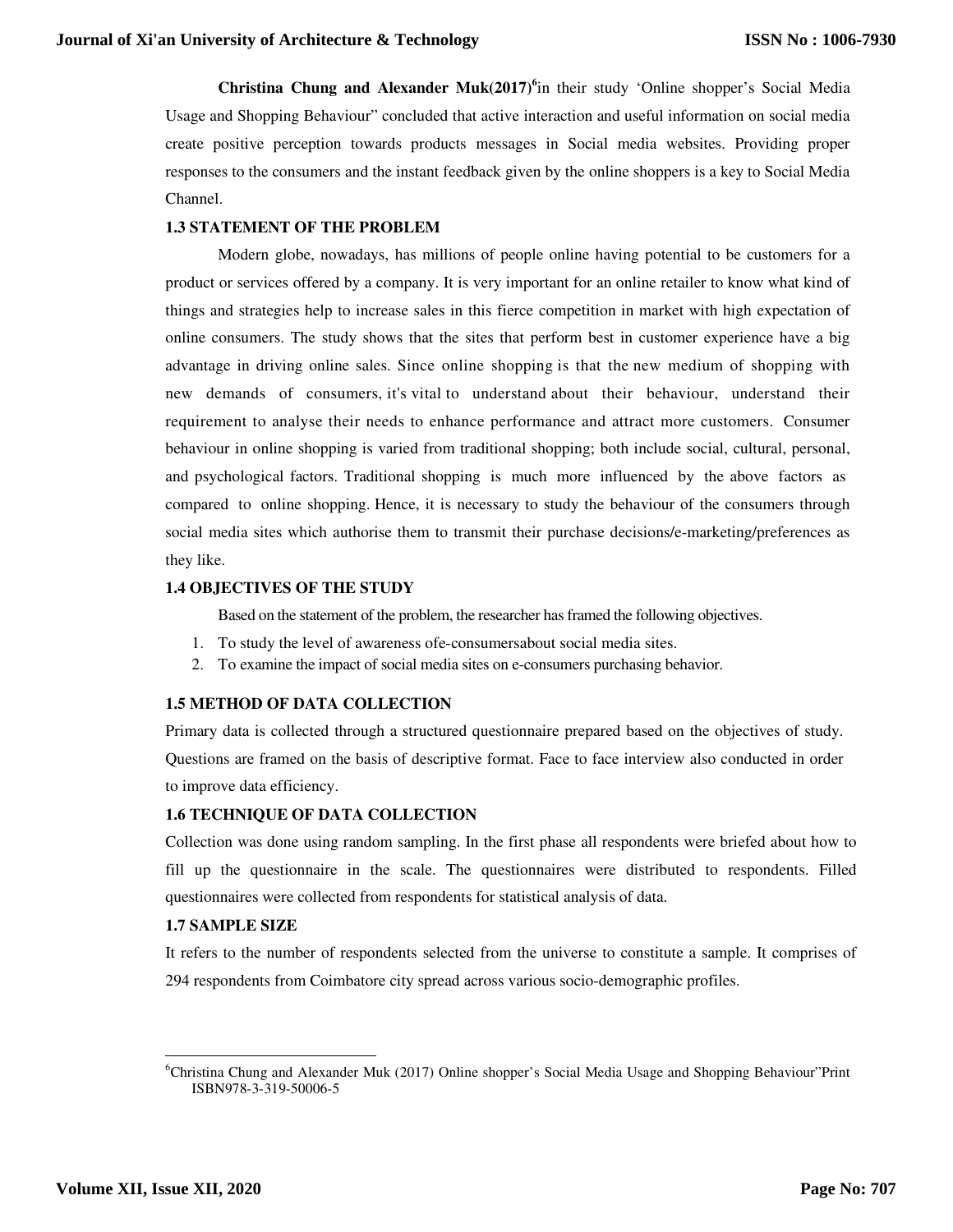# **1.8 SAMPLE UNIT:**

## **1.9 DATA ANALYSIS**

- (i) **Percentage analysis analysis**
- (ii) **Factor Analysis**
- Percentage analysis: Percentage analysis has been used to analyze the frequency distribution of the respondents against the awareness of literate people towards the usage of social mediamarketing in Coimbatore city.

*Percentage = Percentage Number of Respondents \* 100 Total number of Respondents* 

# **TABLE 1.1: SOURCES OF INFORMATION ABOUT SOCIAL MEDIA ADVERTISEMENTS**<br> **INFORMATION ABOUT SOCIAL MEDIA ADVERTISEMENTS**<br> **INFORMATION ABOUT SOCIAL MEDIA ADVERTISEMENTS**

|                          | Journal of Xi'an University of Architecture & Technology                                                   |           | <b>ISSN No: 1006-</b> |
|--------------------------|------------------------------------------------------------------------------------------------------------|-----------|-----------------------|
| <b>1.8 SAMPLE UNIT:</b>  |                                                                                                            |           |                       |
|                          | In the present study a sample of respondents was randomly drawn from the literate population of            |           |                       |
|                          | Coimbatore city. So the respondents are urban literate people from the study area for this study.          |           |                       |
| <b>1.9 DATA ANALYSIS</b> |                                                                                                            |           |                       |
|                          | The data collected from the potential respondents were analyzed by the tools:                              |           |                       |
| (i)                      | Percentage analysis                                                                                        |           |                       |
| (ii)                     | <b>Factor Analysis</b>                                                                                     |           |                       |
|                          | Percentage analysis: Percentage analysis has been used to analyze the frequency distribution of the sample |           |                       |
|                          | respondents against the awareness of literate people towards the usage of social mediamarketing in         |           |                       |
| Coimbatore city.         |                                                                                                            |           |                       |
|                          | This analysis describes the distribution of the respondents calculated for standardisation mainly          |           |                       |
|                          | for comparison purpose. Suitable diagrams and charts were also drawn to make clear understating which      |           |                       |
|                          | also gives a bird's eye-view to the problem.                                                               |           |                       |
|                          | <b>Number of Respondents</b><br>$Percentage =$                                                             | $*100$    |                       |
|                          | <b>Total number of Respondents</b>                                                                         |           |                       |
|                          | TABLE 1.1: SOURCES OF INFORMATION ABOUT SOCIAL MEDIA ADVERTISEMENTS                                        |           |                       |
| S.NO.                    | <b>Sources of Information</b>                                                                              | Frequency | Per cent              |
| 1                        | Media                                                                                                      | 114       | 38.8                  |
| $\overline{2}$           | Friends                                                                                                    | 124       | 42.2                  |
| $\overline{3}$           | Journals                                                                                                   | 34        | 11.6                  |
| $\overline{4}$           | Others                                                                                                     | 22        | 7.5                   |
|                          | <b>Total</b>                                                                                               | 294       | 100.0                 |
| Source: Primary Data     |                                                                                                            |           |                       |
|                          | From the above table, we know that 38.8 per cent of the respondents fetch information about social media   |           |                       |
|                          | advertisements through media, 42.2 per cent of the respondents fetch information about social media        |           |                       |
|                          | advertisements from friends, 11.6per cent of the respondents fetch information about social media          |           |                       |
|                          | advertisements from journals and 7.5 per cent of the respondents fetch information about social media      |           |                       |
|                          | advertisements from other sources. It is known that majority of the respondents fetch information about    |           |                       |

From the above table, we know that 38.8 per cent of the respondents fetch information about social media advertisements through media, 42.2 per cent of the respondents fetch information about social media From the above table, we know that 38.8 per cent of the respondents fetch information about social media advertisements from friends, 11.6per cent of the respondents fetch information about social media advertisements from advertisements from journals and 7.5 per cent of the respondents fetch information about social media advertisements from other sources. *It is known that majority of the respondents fetch information about social media advertisements from friends (42.2 per cent). ial* 

**EXHIBIT 1.1** 

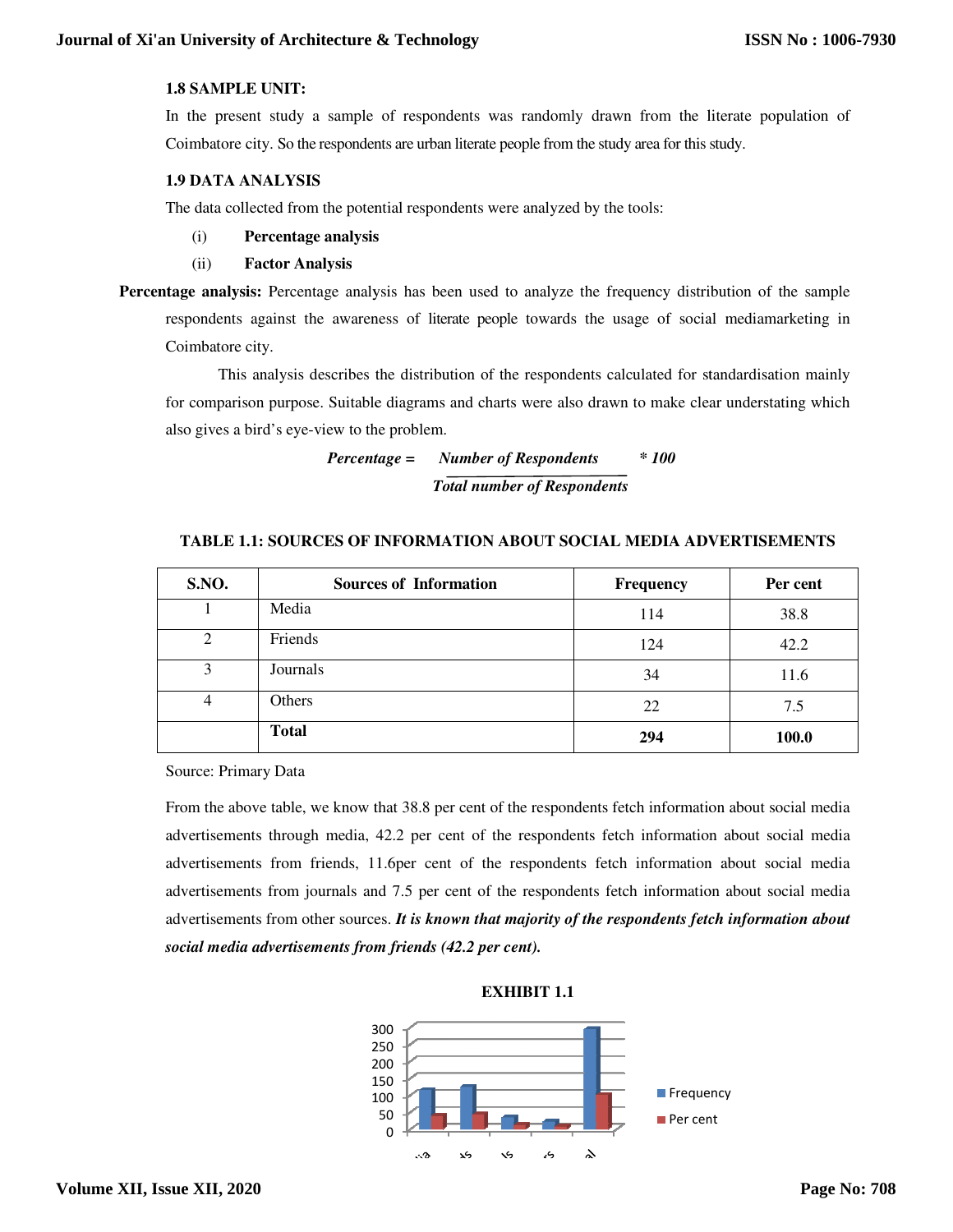| <b>S.NO.</b> | Mode of using social media sites | <b>Frequency</b> | Per cent     |
|--------------|----------------------------------|------------------|--------------|
|              | Smart phones                     | 214              | 72.8         |
|              | Laptop/desktop computers         |                  | 14.3         |
|              | Browsing centers/internet café   |                  | 7.1          |
|              | Other modes                      |                  | 5.8          |
|              | <b>Total</b>                     | 294              | <b>100.0</b> |





**TABLE 1.3: DURATION : OF USING WEBSITE BY THE RESPONDENTS**

| <b>S.NO.</b>                                                                                                                                                | Mode of using social media sites                                                                             | Frequency              | Per cent        |  |  |  |
|-------------------------------------------------------------------------------------------------------------------------------------------------------------|--------------------------------------------------------------------------------------------------------------|------------------------|-----------------|--|--|--|
| 1                                                                                                                                                           | Smart phones                                                                                                 | 214                    | 72.8            |  |  |  |
| $\overline{2}$                                                                                                                                              | Laptop/desktop computers                                                                                     | 42                     | 14.3            |  |  |  |
| 3                                                                                                                                                           | Browsing centers/internet café                                                                               | 21                     | 7.1             |  |  |  |
| $\overline{4}$                                                                                                                                              | Other modes                                                                                                  | 17                     | 5.8             |  |  |  |
|                                                                                                                                                             | <b>Total</b>                                                                                                 | 294                    | 100.0           |  |  |  |
| Source: Primary Data                                                                                                                                        |                                                                                                              |                        |                 |  |  |  |
| From the above table, we know that 72.8 per cent of the respondents use smart phones to view social                                                         |                                                                                                              |                        |                 |  |  |  |
|                                                                                                                                                             | media sites mostly, 14.3 per cent of the respondents use Laptop/desktop computers to view social media       |                        |                 |  |  |  |
|                                                                                                                                                             | sites mostly, 7.1 per cent of the respondents use Browsing centers/ internet café to view social media sites |                        |                 |  |  |  |
|                                                                                                                                                             | mostly and 5.8 per cent of the respondents use Other modes to view social media sites mostly. The            |                        |                 |  |  |  |
|                                                                                                                                                             | majority of the respondents use smart phones to view social media sites mostly (72.8 per cent).              |                        |                 |  |  |  |
|                                                                                                                                                             |                                                                                                              |                        |                 |  |  |  |
|                                                                                                                                                             | <b>EXHIBIT 1.2</b>                                                                                           |                        |                 |  |  |  |
| <b>Smart phones</b><br>Total<br>36%<br>50%<br>Laptop/deskto<br>p computers<br>7%<br><b>Browsing</b><br>centers/<br>Other modes<br>internet café<br>3%<br>4% |                                                                                                              |                        |                 |  |  |  |
|                                                                                                                                                             | <b>TABLE 1.3: DURATION OF USING WEBSITE BY THE RESPONDENTS</b>                                               |                        |                 |  |  |  |
| S. No.                                                                                                                                                      |                                                                                                              |                        |                 |  |  |  |
| $\mathbf{1}$                                                                                                                                                | Duration of using website<br>Less than a month                                                               | <b>Frequency</b><br>49 | Percent<br>16.7 |  |  |  |
| $\overline{2}$                                                                                                                                              | Between 1-6 months                                                                                           | 52                     | 17.7            |  |  |  |
| 3                                                                                                                                                           | Between 6 months to 1 year                                                                                   | 48                     | 16.3            |  |  |  |
| $\overline{4}$                                                                                                                                              | Above 1 year                                                                                                 | 145                    | 49.3            |  |  |  |
|                                                                                                                                                             | <b>Total</b>                                                                                                 | 294                    | 100.0           |  |  |  |
|                                                                                                                                                             | Source: Primary Data                                                                                         |                        |                 |  |  |  |
|                                                                                                                                                             | From the above table, we know that 16.7 per cent of the respondents have been using social media sites       |                        |                 |  |  |  |
|                                                                                                                                                             | less than a month, 17.7per cent of the respondents have been using social media sites Between 1-6            |                        |                 |  |  |  |
|                                                                                                                                                             | months, 16.3per cent of the respondents have been using social media sites Between 6 months to 1 year        |                        |                 |  |  |  |
|                                                                                                                                                             | and 49.3per cent of the respondents have been using social media sites above 1 year. The majority of the     |                        |                 |  |  |  |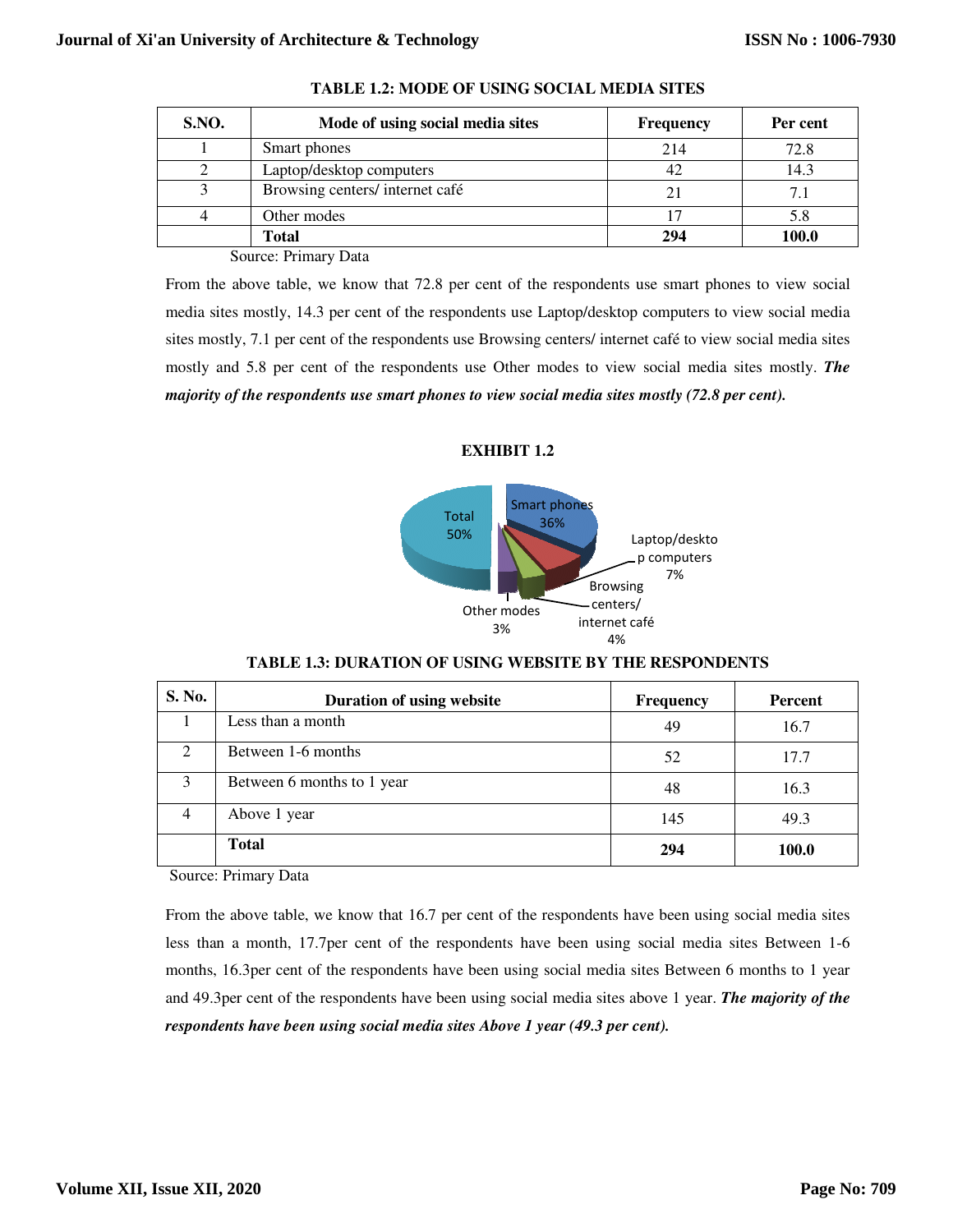

|  |  |  | <b>TABLE 1.4: AVERAGE TIME SPENT ON SOCIAL MEDIA SITES</b> |
|--|--|--|------------------------------------------------------------|
|--|--|--|------------------------------------------------------------|

| <b>S.NO.</b>                | <b>Average time spent on Social Media Sites</b> | Frequency | Per cent |
|-----------------------------|-------------------------------------------------|-----------|----------|
|                             | Less than 1 hour                                | 105       | 35.7     |
| $\mathcal{D}_{\mathcal{L}}$ | Between 1-5 hours                               | 115       | 39.1     |
| 3                           | Between 5-8 hours                               | 53        | 18.0     |
| 4                           | More than 8 hours                               | 21        | 7.1      |
|                             | <b>Total</b>                                    | 294       | 100.0    |

Source: Primary Data

From the above table, we know that 35.7 per cent of the respondents averagely spent less than 1 hour on From the above table, we know that 35.7 per cent of the respondents averagely spent less than 1 hour on social media, 18.0 per  $\frac{1}{5}$ cent of the respondents averagely spent between 5-8 hours on social media and 7.1 per cent of the respondents averagely spent more than 8 hours on social media. *The majority of the respondents averagely spent between 1-5 hours (39.1per cent) on social media. 5 cent)* 



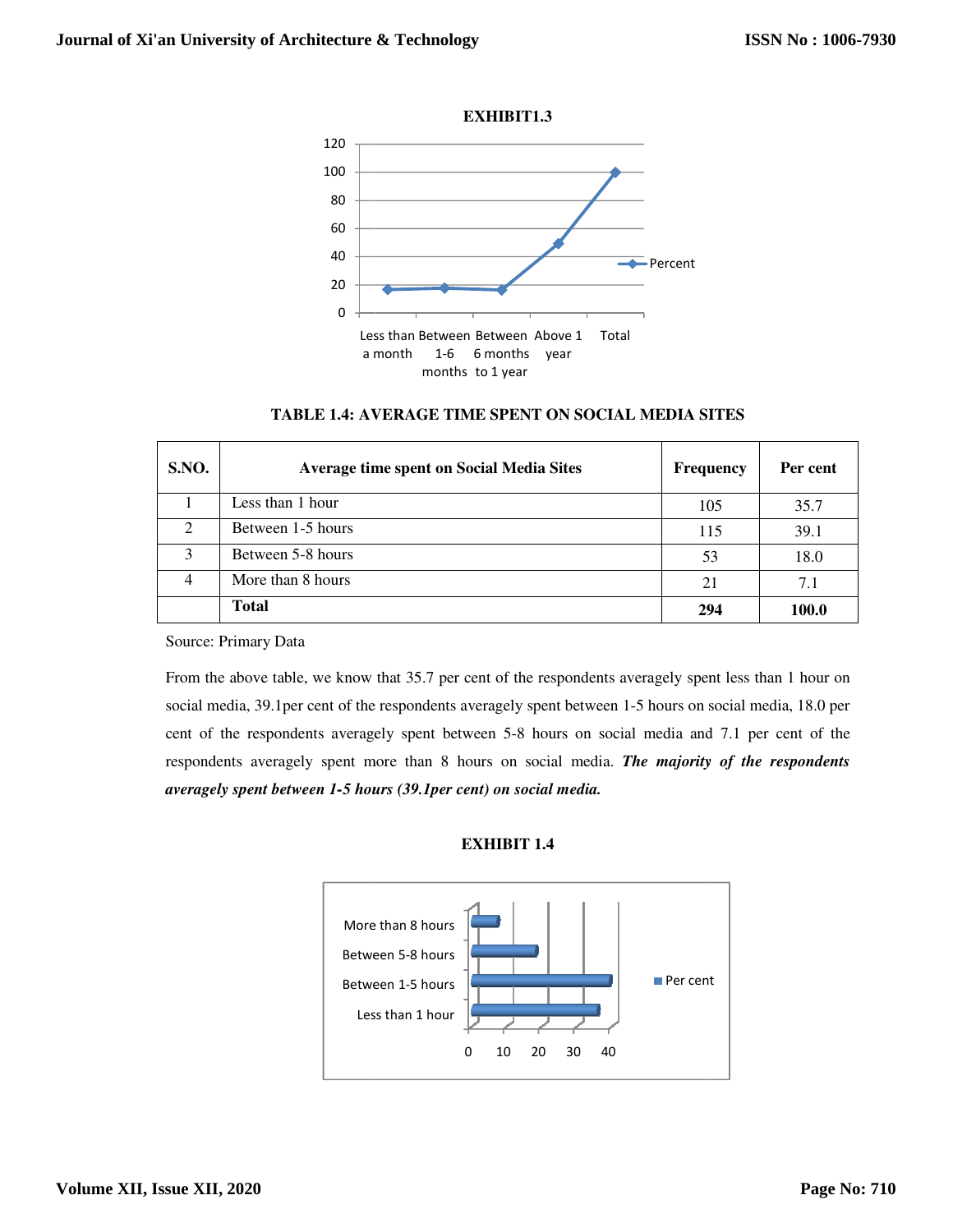|                | <b>ACCOUNT</b>                                                                                                                                                                                                      |                |          |
|----------------|---------------------------------------------------------------------------------------------------------------------------------------------------------------------------------------------------------------------|----------------|----------|
| S.NO.          | Frequency of viewing the advertisements seen on<br>user account                                                                                                                                                     | Frequency      | Per cent |
| 1              | Very frequently                                                                                                                                                                                                     | 60             | 20.4     |
| $\overline{2}$ | Frequently                                                                                                                                                                                                          | 64             | 21.8     |
| 3              | Rarely                                                                                                                                                                                                              | 114            | 38.8     |
| $\overline{4}$ | Not at all                                                                                                                                                                                                          | 56             | 19.0     |
|                | <b>Total</b>                                                                                                                                                                                                        | 294            | 100.0    |
|                | click on the advertisements when they view on their user account. The majority of the respondents rarely<br>click on the advertisements when they view on their user account (38.8 per cent).<br><b>EXHIBIT 1.5</b> |                |          |
|                | Not at all<br>Rarely<br>Frequently<br>Very frequently<br>20<br>0<br>10<br>30                                                                                                                                        | Per cent<br>40 |          |
|                | (ii) FACTOR ANALYSIS                                                                                                                                                                                                |                |          |
|                | Factor Analysis may be a set of technique which by analyzing correlations between variables                                                                                                                         |                |          |
|                | reduces their numbers into fewer factors which explain much of the first data, more economically.                                                                                                                   |                |          |
|                | Even though a subjective interpretation may result from an element analysis output, the procedure                                                                                                                   |                |          |
|                | often provides an insight into relevant psychographic variables, and leads to economic use of                                                                                                                       |                |          |
|                | knowledge collection efforts. The subjective element of factor analysis is reduced by splitting the                                                                                                                 |                |          |
|                | sample randomly into two and extracting factors separately from both parts. If similar factors result,                                                                                                              |                |          |
|                |                                                                                                                                                                                                                     |                |          |

**TABLE 1.5: FREQUENCY O OF VIEWING THE ADVERTISEMENTS SEEN ON USER** 

#### **EXHIBIT 1.5**



#### **(ii) FACTOR ANALYSIS**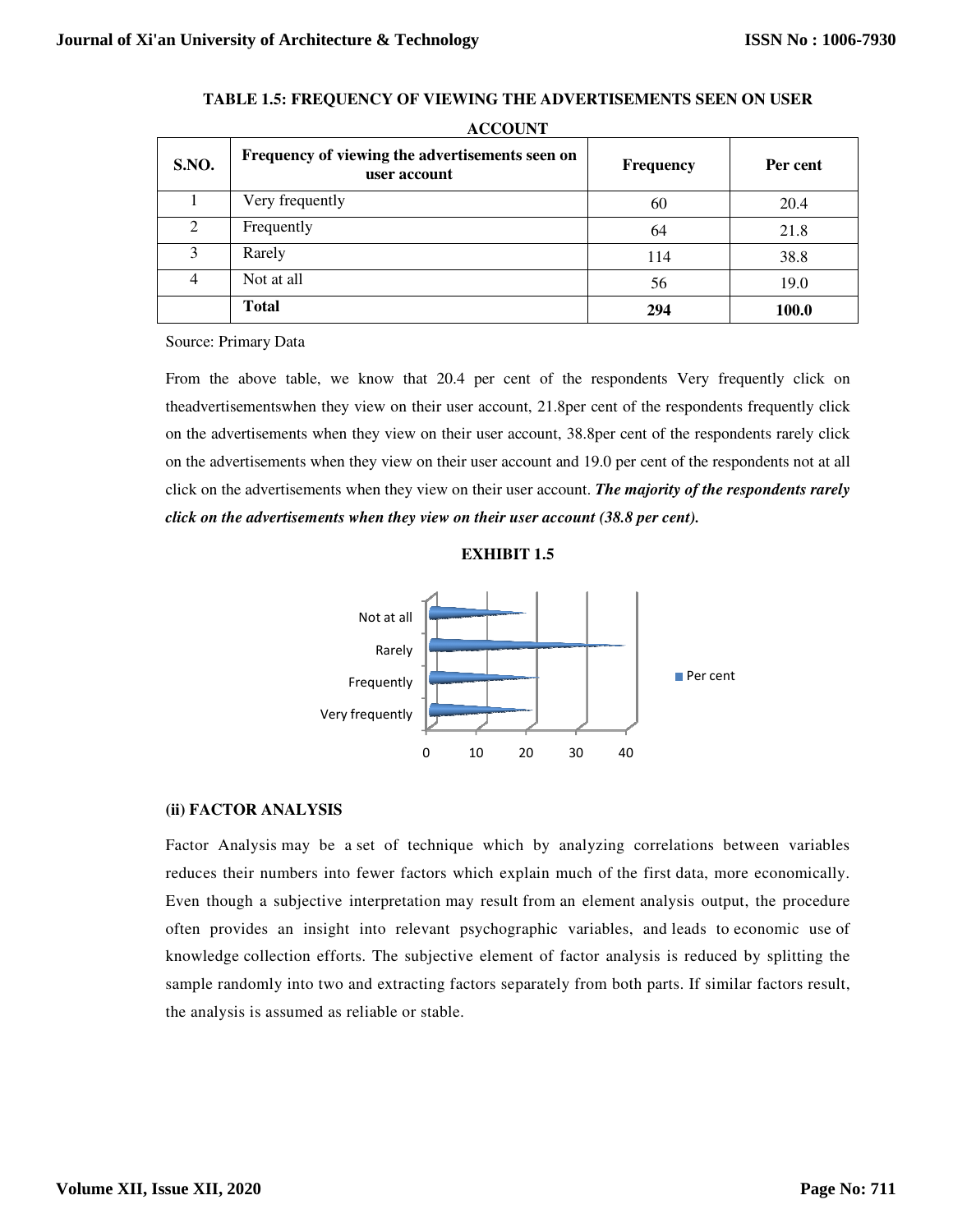# **TABLE 2.1**

# **KMO AND BARTLETT'S TEST – FACTORS THAT INFLUENCE THE USAGE OF SOCIAL MEDIA SITES**

| <b>KMO and Bartlett's Test</b>                             |          |     |  |  |
|------------------------------------------------------------|----------|-----|--|--|
| .839  <br>Kaiser-Meyer-Olkin Measure of Sampling Adequacy. |          |     |  |  |
| Bartlett's Test of Sphericity                              | 1025.334 |     |  |  |
|                                                            | Df       |     |  |  |
|                                                            | Sig.     | 000 |  |  |

\*\*p<0.01 S-Significant

From the above table, two tests, namely Kaiser-Meyer-Olkin Measure of Sampling Adequacy (KMO) and Bartlett's Test of Sphericity have been applied to test whether the relationship among the variables has been significant or not. The Kaiser-Meyer-Olkin Measure of sampling adequacy shows that the value of test statistics is 0.839, which means the factor analysis for the selected variable is found to be appropriate or good to the data. Bartlett's test of sphericity is used to test whether the data are statistically significant or not with the value of test statistics and the associated significance level. It shows that there exists a high relationship among variables.

# **TABLE 2.2 EIGEN VALUES AND PROPORTION OF TOTAL VARIANCE OF EACH UNDERLYING FACTORS THAT INFLUENCE THE USAGE OF SOCIAL MEDIA SITES**

| <b>Total Variance Explained</b>                  |                      |                    |                    |       |                                               |                    |                                             |                    |                    |
|--------------------------------------------------|----------------------|--------------------|--------------------|-------|-----------------------------------------------|--------------------|---------------------------------------------|--------------------|--------------------|
|                                                  | Initial Eigen values |                    |                    |       | <b>Extraction Sums of Squared</b><br>Loadings |                    | <b>Rotation Sums of Squared</b><br>Loadings |                    |                    |
| Component                                        | Total                | $%$ of<br>Variance | Cumulative<br>$\%$ | Total | $%$ of<br>Variance                            | Cumulative<br>$\%$ | Total                                       | $%$ of<br>Variance | Cumulative<br>$\%$ |
|                                                  | 4.334                | 43.338             | 43.338             | 4.334 | 43.34                                         | 43.338             | 4.135                                       | 41.35              | 41.347             |
|                                                  | 1.153                | 11.533             | 54.871             | 1.153 | 11.53                                         | 54.871             | .352                                        | 13.52              | 54.871             |
| Extraction Method: Principal Component Analysis. |                      |                    |                    |       |                                               |                    |                                             |                    |                    |

The results of the factor analysis presented in the table  $-4.4.1.2$  regarding factors related to influence usage of social media sites, have revealed that there are ten factors that had Eigen value exceeding "one". Among those seven factors, the first factor accounted for 43.33 percent of the variance and the second 11.533 percent. The first four factors are the final factors solution and they all together represent 54.87 percent of the total variance in the scale items measuring the factors related to influence usage social media sites**.** Hence from the above results, it is certain these are the factors that are related to usage of social media sites.

# **TABLE 2.3 COMMUNALITIES FOR FACTORS THAT INFLUENCE THE USAGE OF SOCIAL MEDIA SITES**

| <b>Communalities</b>        |                |                   |  |  |
|-----------------------------|----------------|-------------------|--|--|
|                             | <b>Initial</b> | <b>Extraction</b> |  |  |
| <b>ECB1-Easy Navigation</b> | 1.000          | 406               |  |  |
| <b>ECB2-Appealing Look</b>  | 000.           | .666              |  |  |
| ECB3-Updates                | .000           | .564              |  |  |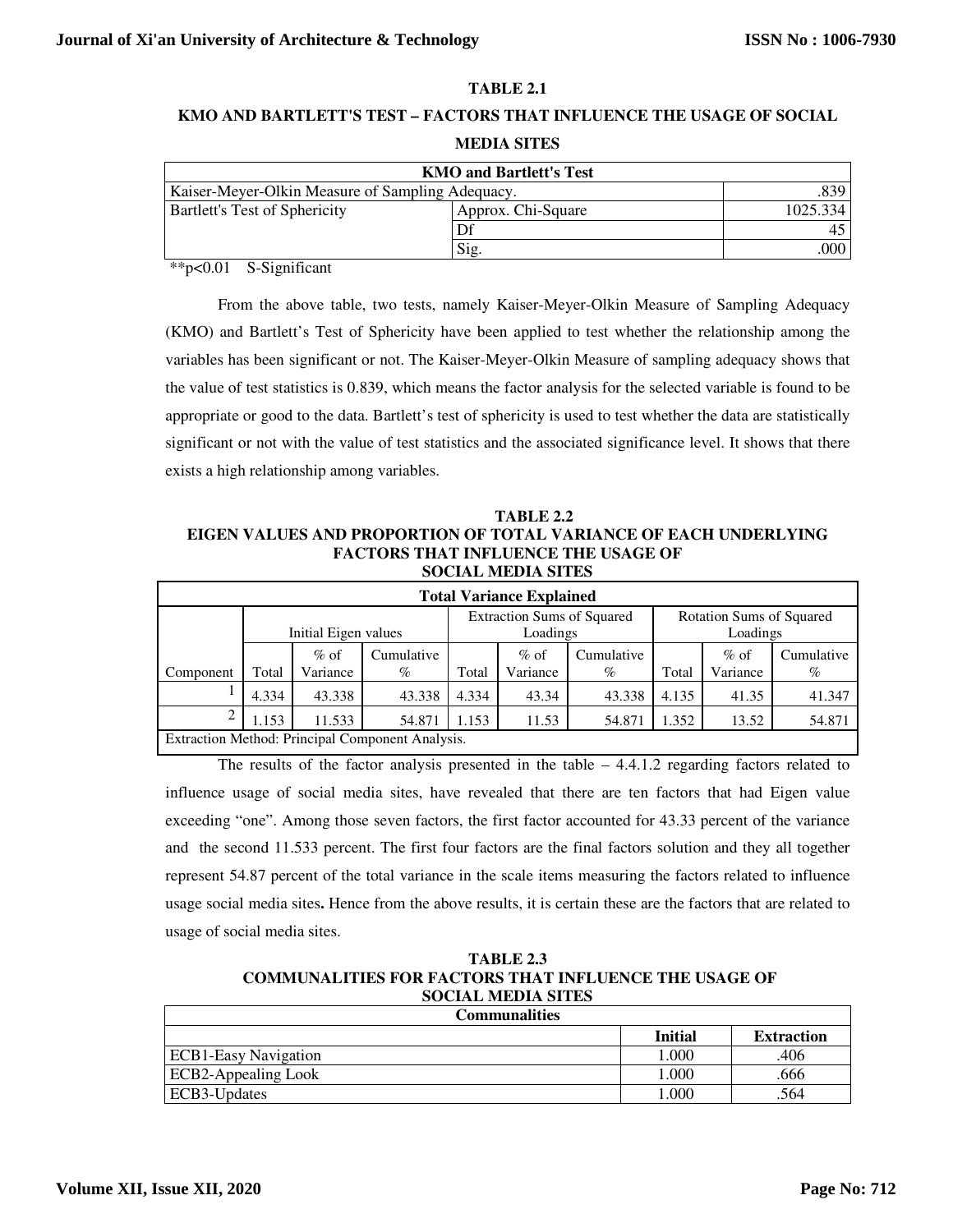| <b>ECB4-Highlighting Social Issues</b>           | 1.000 | .510 |
|--------------------------------------------------|-------|------|
| ECB5-Entertainment                               | 1.000 | .642 |
| ECB6-Communication                               | 1.000 | .576 |
| ECB7-Sharing                                     | 1.000 | .656 |
| ECB8-Gain new acquaintances of people            | 1.000 | .538 |
| ECB9-Make professional and business contacts     | 1.000 | .475 |
| ECB10-Advertisement                              | 1.000 | .455 |
| Extraction Method: Principal Component Analysis. |       |      |

The above table (Communalities) represents the application of the Factor Extraction Process, it was performed by Principal Component Analysis to identify the number of factors to be extracted from the data and by specifying the most commonly used Varimax rotation method<sup>4</sup>. In the principal component analysis, total variance in the data is considered. The proportion of the variance is explained by the fourteen factors in each variable. The proportion of variance is explained by the common factors called communalities of the variance. Principal Component Analysis works on initial assumption that all the variance is common. Therefore, before extraction the communalities are all 1.000. Then the most common approach for determining the number of factors to retain<sup>5</sup> i.e. examining Eigen values was done.

## **TABLE 2.4**

# **ROTATED COMPONENT MATRIX FORFACTORS THAT INFLUENCE THE USAGE OF SOCIAL MEDIA SITES**

| <b>Rotated Component Matrix</b>                  |           |      |  |  |  |
|--------------------------------------------------|-----------|------|--|--|--|
|                                                  | Component |      |  |  |  |
|                                                  |           | 2    |  |  |  |
| Communication                                    | .735      |      |  |  |  |
| Gain new acquaintances of people                 | .714      |      |  |  |  |
| <b>Highlighting Social Issues</b>                | .714      |      |  |  |  |
| Advertisement                                    | .672      |      |  |  |  |
| Appealing Look                                   | .660      |      |  |  |  |
| Make professional and business contacts          | .658      |      |  |  |  |
| <b>Easy Navigation</b>                           | .634      |      |  |  |  |
| Entertainment                                    |           | .551 |  |  |  |
| <b>Sharing</b>                                   |           | .626 |  |  |  |
| Updates                                          |           | .562 |  |  |  |
| Extraction Method: Principal Component Analysis. |           |      |  |  |  |
| a. Rotation converged in 3 iterations.           |           |      |  |  |  |

The above table represents the Rotated Component Matrix, which is an important output of principal component analysis. The coefficients are the factor loadings which represent the correlation between the factors and the twelve variables  $(X_1$  to  $X_{10})$ . From the above factor matrix it is found that coefficients for factor-I have high absolute correlations with variables: Communication, Gain new acquaintances of people, Highlighting Social Issues, Advertisement, Appealing Look, Make professional & business contacts and Easy Navigation .735, .714, .714, .672, .660, .658 and .634 respectively. Similarly factor-II has high absolute correlation with variables: entertainment, sharing and updates that is, .551, .626 and .562 respectively. For example in this study, factor I is at least somewhat correlated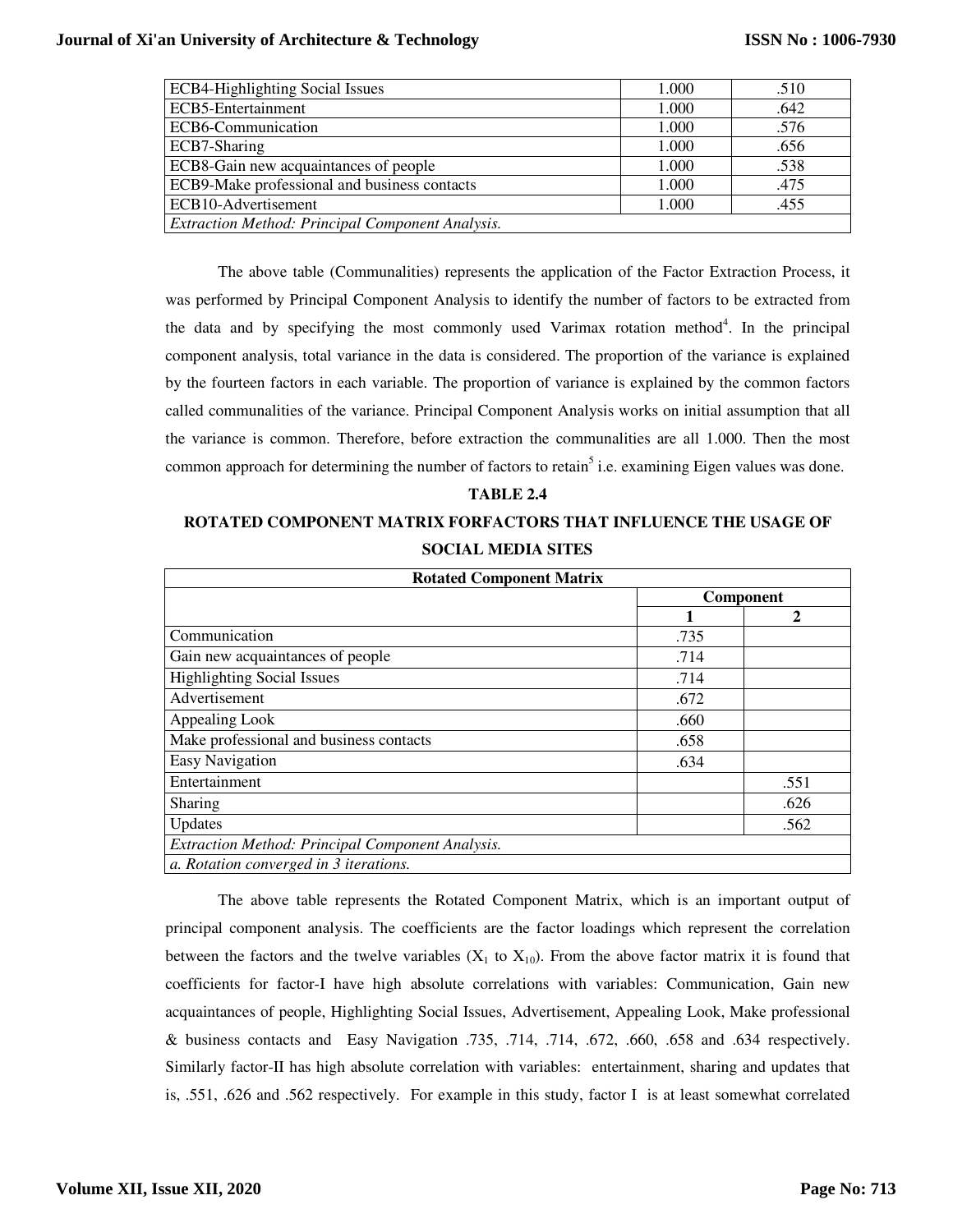# **Journal of Xi'an University of Architecture & Technology**

with twelve variable out of the twelve variables with absolute value of factor loading greater than or equal to 0.5. In such a complex matrix it is difficult to interpret the factor. So proceed to compute the rotated factor matrix.

# **TABLE 2.5**

# **COMPONENT TRANSFORMATION MATRIX FACTORS THAT INFLUENCE THE USAGE OF SOCIAL MEDIA SITES**

| <b>Component Transformation Matrix</b>                  |     |       |  |
|---------------------------------------------------------|-----|-------|--|
| <b>Component</b>                                        |     |       |  |
|                                                         | 968 |       |  |
|                                                         |     | - 968 |  |
| <b>Extraction Method: Principal Component Analysis.</b> |     |       |  |

The above table reveals the factor correlation matrix. If the factors are uncorrelated among themselves, then in the factor correlation matrix, the diagonal elements will be 1's and off diagonal elements will be 0's. Since matrix was rotated with Varimax, barring some variables all other variables are found to have, even if not zero correlations but fairly, low correlation.

## **Factor Analysis: Conclusion**

 Thus the ten variables in the data were reduced to two Component factors and each factor may be identified with the corresponding variables as follows:

| <b>VARIABLES</b>                        | $\%$  | <b>FACTOR</b>    |
|-----------------------------------------|-------|------------------|
| Communication                           | 54.02 | <b>FACTOR I</b>  |
| Gain new acquaintances of people        | 50.98 |                  |
| <b>Highlighting Social Issues</b>       | 50.98 |                  |
| Advertisement                           | 45.16 |                  |
| Appealing Look                          | 43.56 |                  |
| Make professional and business contacts | 43.30 |                  |
| <b>Easy Navigation</b>                  | 40.20 |                  |
| Entertainment                           | 30.36 | <b>FACTOR II</b> |
| Sharing                                 | 39.19 |                  |
| Updates                                 | 31.58 |                  |

# **1.10 FINDINGS**

The following are some of the important findings of this study:

# **PERCENTAGE ANALYSIS**

- $\triangleright$  Majority (42.2 per cent) of the respondents fetch information about social media advertisements from friends.
- $\triangleright$  Majority (72.8 per cent) of the respondents use smart phones to view social media sites.
- Majority (49.3 per cent) of the respondents have been using social media sites above 1 year.
- $\triangleright$  Majority (39.1per cent) of the respondents averagely spent between 1-5 hours on social media.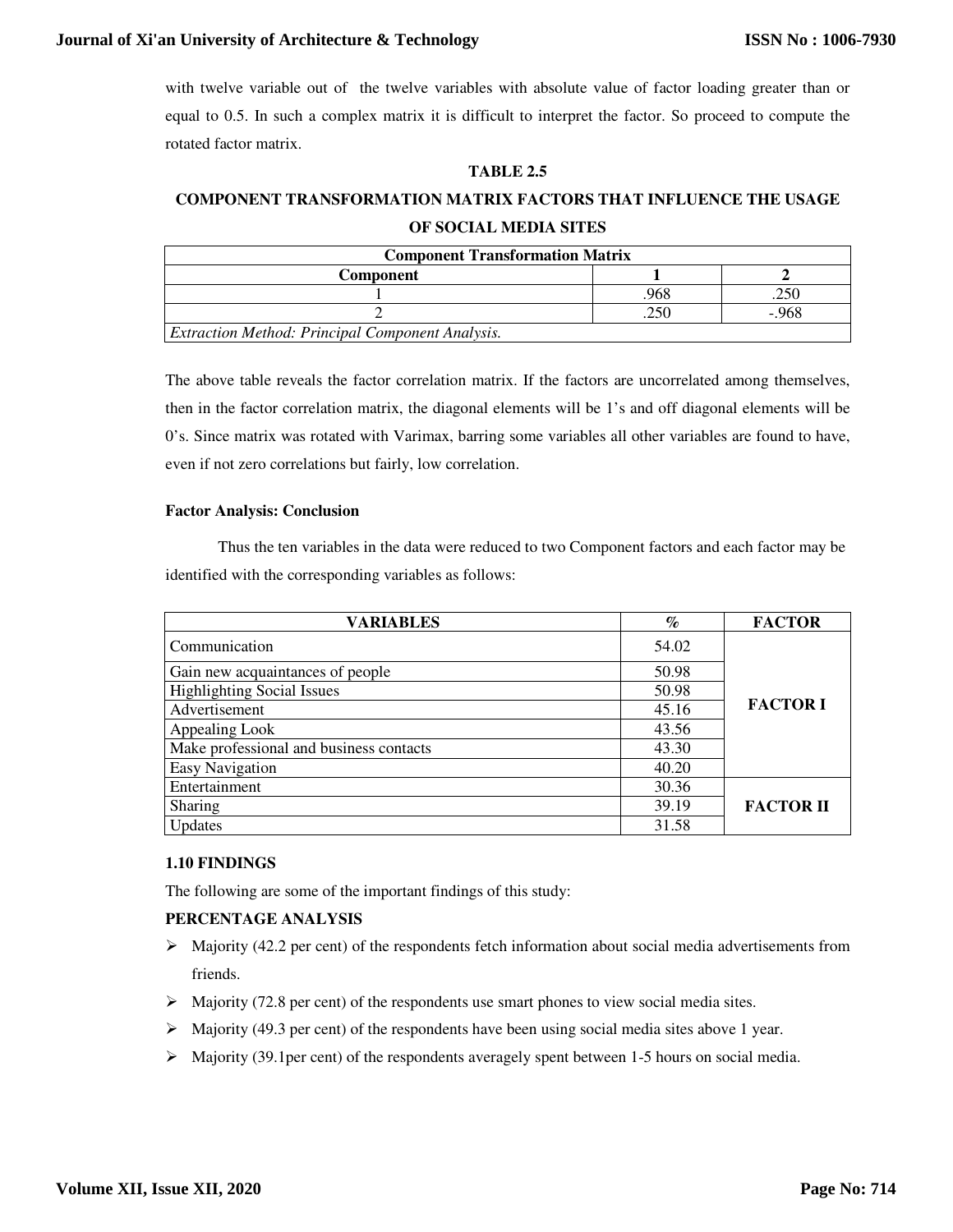$\triangleright$  Majority (38.8 per cent) of the respondents rarely click on the advertisements when they view on their user account.

# **FACTOR ANALYSIS**

- *Bartlett's test:*It shows that there exists a high relationship among variables.
- *Eigen Values:* It has been revealed that among ten factor, the first four factors are the final factors solution and they all together represent 54.87 percent of the total variance in the scale items measuring the factors related to influence usage social media sites**.** Hence from the above results, it is certain these are the factors that are related to usage of social media sites.
- *Principal Component Analysis:* Principal Component Analysis works on initial assumption that all the variance is common. Therefore, before extraction the communalities are all 1.000. Then the most common approach for determining the number of factors to retain<sup>5</sup> i.e. examining Eigen values was done.
- *► Rotated Component Matrix:* It is found that coefficients for factor-I have high absolute correlations with variables: Communication, Gain new acquaintances of people, Highlighting Social Issues, Advertisement, Appealing Look, Make professional & business contacts and Easy Navigation .735, .714, .714, .672, .660, .658 and .634 respectively. Similarly factor-II has high absolute correlation with variables: entertainment, sharing and updates that is, .551, .626 and .562 respectively.
- *Component Transformation Matrix:* Since matrix was rotated with Varimax, barring some variables all other variables are found to have, even if not zero correlations but fairly, low correlation.

# **1.11 SUGGESTIONS**

An emerging strategic focus is on the utilization of user-generated content, content that's created by consumers in response to specific brands or brand requests and influences the perceptions of other consumers. This kind of strategic approach requires a high degree of maintenance and corporations utilizing this method should be prepared to designate a marketing service to the management of online customer relationships.

# **1.12 CONCLUSION**

Finally, the study shows that the utilization of social media improved satisfaction for consumers during the initial stages of data search and alternative evaluation but didn't help much in improving satisfaction within the purchase decision stage, nor within the post-purchase evaluation. Many consumers are just as satisfied to reach their purchase decision in the traditional physical stores after having conducted their search and evaluation online; which means that brick-and-mortar shops have not yet lost their significance.

# **REFERENCES:**

- Chitranshi Verma (2018), Impact of social media on consumer behaviour in Indian context, international journal of scientific engineering & research (IJSER) www.connextdigital.com
- Shi, Z., Rui, H., &Whinston, A. (2014). Content sharing in a social broadcasting environment: Evidence from Twitter. MIS Quarterly, 38(1), 123–142